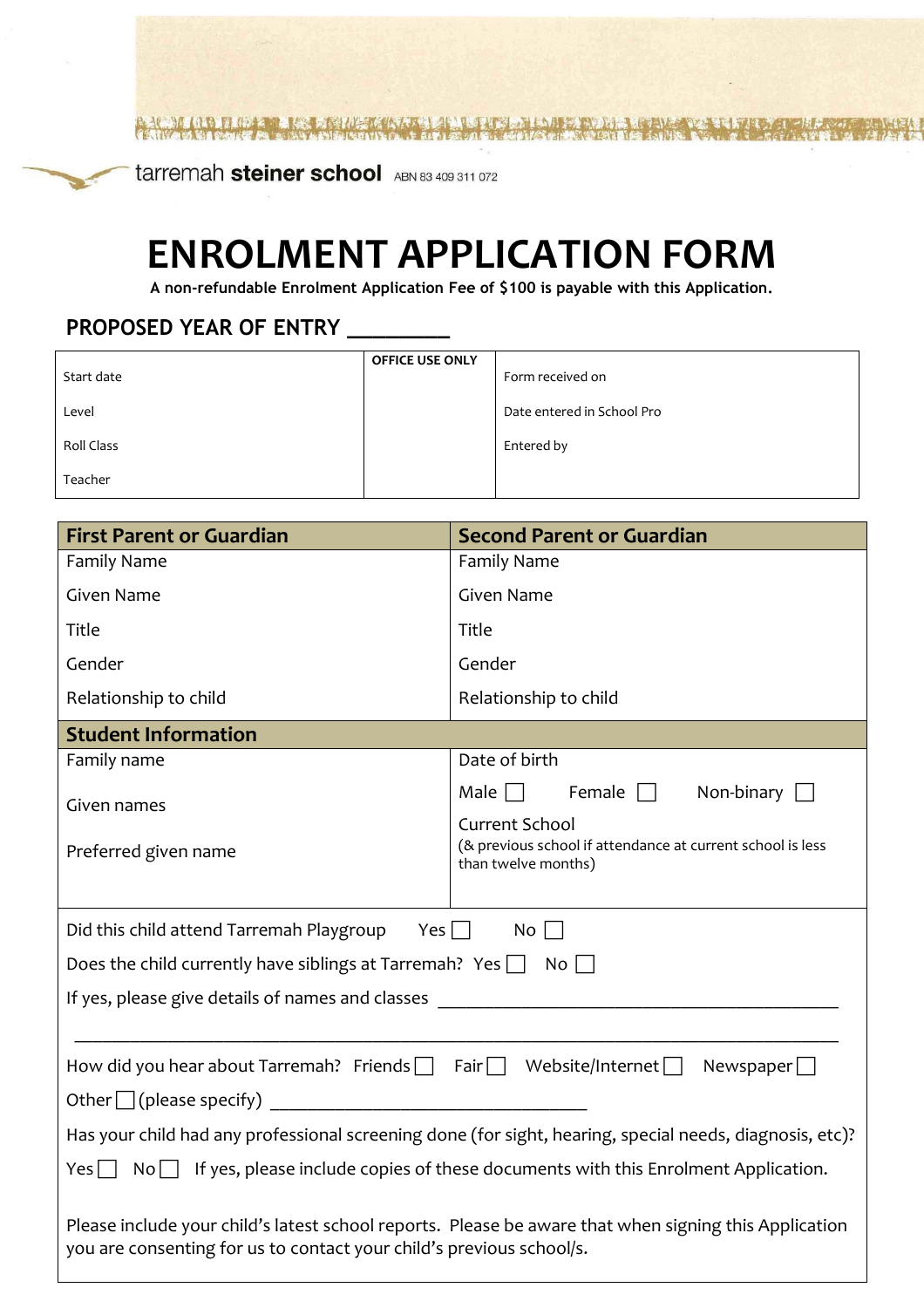| <b>Address Information</b>                                                                                                                        |                                                                                                                                          |                                                                                              |                            |                                   |                                            |               |  |  |  |
|---------------------------------------------------------------------------------------------------------------------------------------------------|------------------------------------------------------------------------------------------------------------------------------------------|----------------------------------------------------------------------------------------------|----------------------------|-----------------------------------|--------------------------------------------|---------------|--|--|--|
| Family residential address                                                                                                                        |                                                                                                                                          |                                                                                              | First parent email address |                                   |                                            |               |  |  |  |
|                                                                                                                                                   |                                                                                                                                          |                                                                                              |                            |                                   |                                            |               |  |  |  |
|                                                                                                                                                   |                                                                                                                                          |                                                                                              |                            | Second parent email address       |                                            |               |  |  |  |
|                                                                                                                                                   |                                                                                                                                          |                                                                                              |                            |                                   |                                            |               |  |  |  |
| Family mailing address                                                                                                                            |                                                                                                                                          |                                                                                              | Family phone               |                                   |                                            |               |  |  |  |
|                                                                                                                                                   |                                                                                                                                          |                                                                                              | First parent mobile        |                                   |                                            |               |  |  |  |
|                                                                                                                                                   |                                                                                                                                          |                                                                                              |                            | Second parent mobile              |                                            |               |  |  |  |
| Second Parent residential address (if different from Parent 1)                                                                                    |                                                                                                                                          |                                                                                              |                            |                                   |                                            |               |  |  |  |
|                                                                                                                                                   |                                                                                                                                          |                                                                                              |                            |                                   |                                            |               |  |  |  |
|                                                                                                                                                   |                                                                                                                                          |                                                                                              |                            |                                   |                                            |               |  |  |  |
| Second parent mailing address (if different from Parent 1)                                                                                        |                                                                                                                                          |                                                                                              |                            |                                   |                                            |               |  |  |  |
|                                                                                                                                                   |                                                                                                                                          |                                                                                              |                            |                                   |                                            |               |  |  |  |
| <b>Correspondence Details</b>                                                                                                                     |                                                                                                                                          |                                                                                              |                            |                                   |                                            |               |  |  |  |
| Who is to receive correspondence? Parent/Guardian $1\Box$                                                                                         |                                                                                                                                          |                                                                                              |                            | P/G2                              | Both                                       |               |  |  |  |
| To whom should accounts be sent? $P/G1$                                                                                                           |                                                                                                                                          |                                                                                              | P/G2                       | $Both \Box$                       | Other $\Box$                               |               |  |  |  |
| If other, please provide details                                                                                                                  |                                                                                                                                          |                                                                                              |                            |                                   |                                            |               |  |  |  |
| <b>Emergency Contacts</b>                                                                                                                         |                                                                                                                                          |                                                                                              |                            |                                   |                                            |               |  |  |  |
| The first and second parent or guardian will be the School's first and second priority contacts. Please provide at least<br>one other name below. |                                                                                                                                          |                                                                                              |                            |                                   |                                            |               |  |  |  |
| <b>Contact Name</b>                                                                                                                               | Relationship                                                                                                                             | <b>Address</b>                                                                               |                            | <b>Work</b>                       | Home                                       | <b>Mobile</b> |  |  |  |
|                                                                                                                                                   | to child                                                                                                                                 |                                                                                              |                            | Phone                             |                                            |               |  |  |  |
| 1                                                                                                                                                 |                                                                                                                                          |                                                                                              |                            |                                   |                                            |               |  |  |  |
| 2                                                                                                                                                 |                                                                                                                                          |                                                                                              |                            |                                   |                                            |               |  |  |  |
| <b>Medical Emergency</b>                                                                                                                          |                                                                                                                                          |                                                                                              |                            | Student's doctor or clinic (name) |                                            |               |  |  |  |
| In carrying out our duty of care in an                                                                                                            |                                                                                                                                          |                                                                                              |                            |                                   |                                            |               |  |  |  |
|                                                                                                                                                   |                                                                                                                                          | emergency we may transport the student to a<br>safe place or place of treatment by ambulance | Address                    |                                   |                                            |               |  |  |  |
| or other form of transport. Costs associated                                                                                                      |                                                                                                                                          |                                                                                              | <b>Phone Number</b>        |                                   |                                            |               |  |  |  |
| with this action are the responsibility of the                                                                                                    |                                                                                                                                          |                                                                                              |                            |                                   |                                            |               |  |  |  |
| persons signing this form.<br>Are parents separated or divorced? $\Box$ No                                                                        |                                                                                                                                          | $\Box$ Yes                                                                                   |                            |                                   |                                            |               |  |  |  |
|                                                                                                                                                   |                                                                                                                                          |                                                                                              |                            |                                   |                                            |               |  |  |  |
| If Yes, are there any Court parenting orders concerning residence, contact, child maintenance,                                                    |                                                                                                                                          |                                                                                              |                            |                                   |                                            |               |  |  |  |
| $\Box$ No                                                                                                                                         | education, health or other specific issues relating to this student?<br>$\Box$ Yes – please specify from and to dates and supply a copy. |                                                                                              |                            |                                   |                                            |               |  |  |  |
|                                                                                                                                                   |                                                                                                                                          |                                                                                              |                            |                                   |                                            |               |  |  |  |
|                                                                                                                                                   |                                                                                                                                          |                                                                                              |                            |                                   | Review date of court order, if applicable? |               |  |  |  |
|                                                                                                                                                   |                                                                                                                                          |                                                                                              |                            |                                   |                                            |               |  |  |  |
| If there are no Court Orders, please complete a Custody Arrangements Form for this child.                                                         |                                                                                                                                          |                                                                                              |                            |                                   |                                            |               |  |  |  |
|                                                                                                                                                   |                                                                                                                                          |                                                                                              |                            |                                   |                                            |               |  |  |  |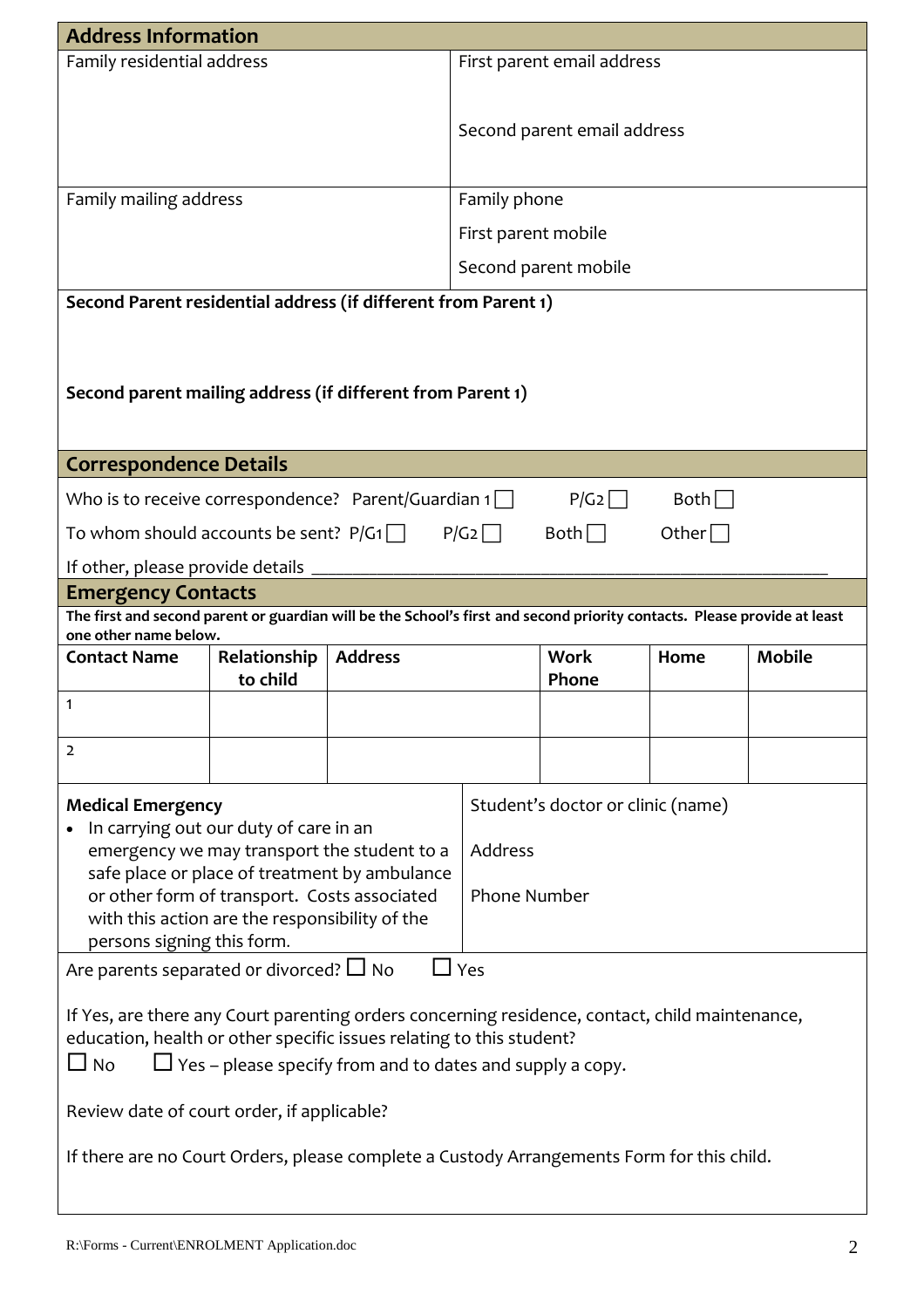# **Medical conditions**

- If necessary attach more details of medical conditions, allergies and their treatment.
- Please provide a copy of an Anaphylaxis or Asthma plan if applicable.

The School has other forms for you and your Doctor to authorise prescribed medication to be administered during school hours.

| <b>Condition/Allergies</b>                                     | Symptoms/Treatment (please list treatment for all listed                                                                        |
|----------------------------------------------------------------|---------------------------------------------------------------------------------------------------------------------------------|
|                                                                | conditions/allergies) If anaphylaxis or asthma, please provide a                                                                |
|                                                                | current Action Plan                                                                                                             |
|                                                                |                                                                                                                                 |
|                                                                |                                                                                                                                 |
|                                                                |                                                                                                                                 |
|                                                                |                                                                                                                                 |
|                                                                |                                                                                                                                 |
|                                                                |                                                                                                                                 |
| <b>Vaccinations</b>                                            |                                                                                                                                 |
|                                                                | Please provide a copy of your child's Immunisation History Statement with this Enrolment Form.                                  |
|                                                                | If your child is not vaccinated please provide a Statutory Declaration stating so.                                              |
|                                                                |                                                                                                                                 |
| <b>Bus Service</b>                                             | $\Box$ No                                                                                                                       |
|                                                                | $\Box$ Yes – please specify eg. Huon Bus                                                                                        |
|                                                                | AM route                                                                                                                        |
|                                                                | PM route                                                                                                                        |
|                                                                | Does the student speak a language other than English at home?                                                                   |
|                                                                | If more than one language, indicate the one that is spoken most often.                                                          |
| $\Box$ No, English only                                        |                                                                                                                                 |
| $\Box$ Yes, Other – please specify:                            |                                                                                                                                 |
| Is the student of Aboriginal or Torres Strait Islander origin? |                                                                                                                                 |
|                                                                | For persons of both Aboriginal and Torres Strait Islander origin, tick both "Yes" boxes.                                        |
| <b>No</b>                                                      |                                                                                                                                 |
| Yes, Aboriginal                                                |                                                                                                                                 |
| Yes, Torres Strait Islander                                    |                                                                                                                                 |
| Is the student in State care?                                  |                                                                                                                                 |
|                                                                | $\Box$ No                                                                                                                       |
|                                                                | $\Box$ Yes (please provide from and to dates)                                                                                   |
| In which country was the student born?                         | $\Box$ Australia                                                                                                                |
|                                                                |                                                                                                                                 |
|                                                                | Other - please specify:<br>If other, please provide a copy of their Visa or Australian Citizen Certificate with the Application |
|                                                                | All applications require a copy of the child's Birth Certificate                                                                |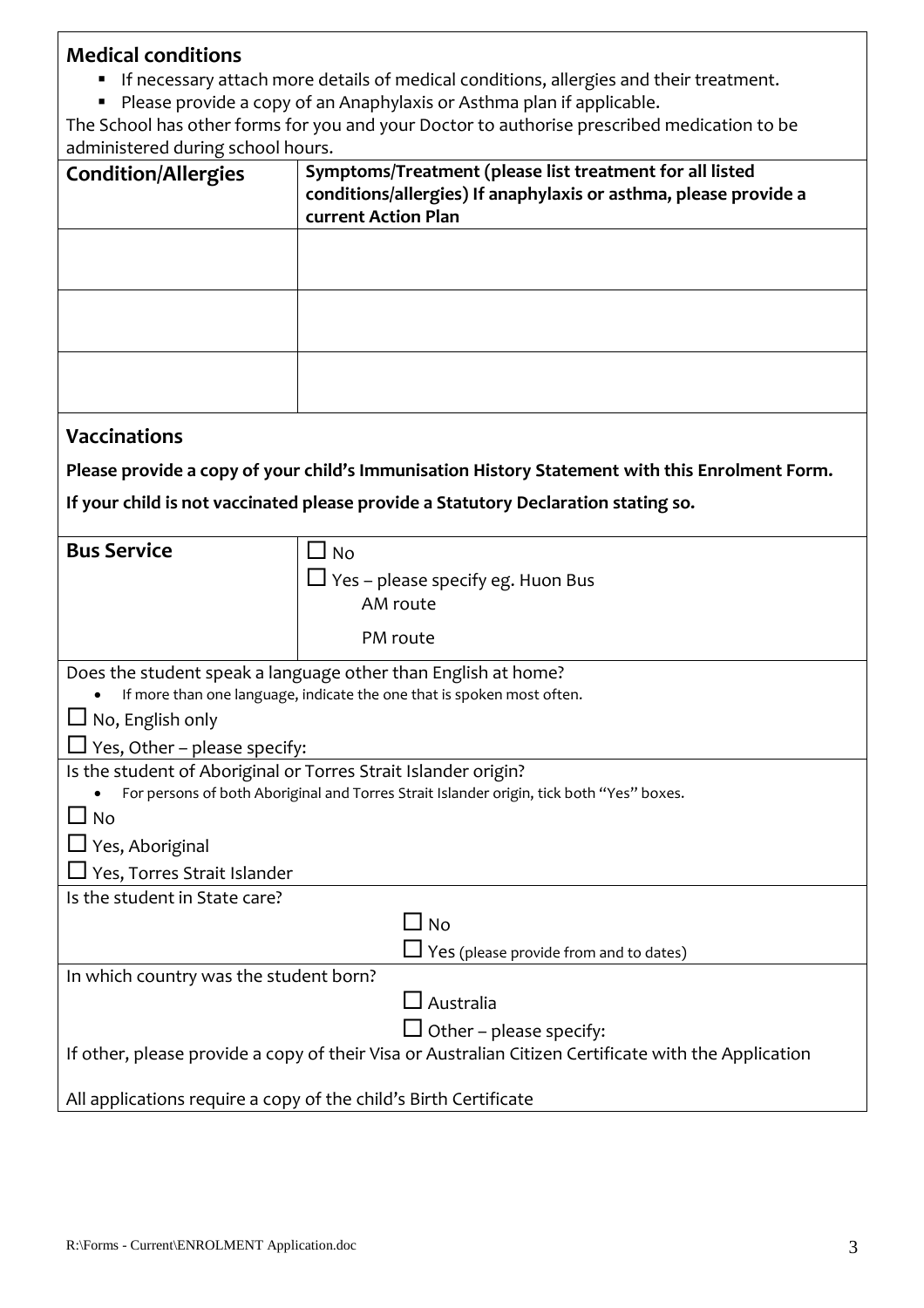## **Consent to publications, media and minor excursions**

#### **Consent to publications**

**Photographs of students involved in activities, and work by students, are often published to enable the students to share their experiences and enable parents and others to be informed about the School's work. Since photographs on websites are available to the whole world, Tarremah aims to ensure students' safety by not linking their names to their photographs.**

I give consent for photographs that include the student to be published in school publications, such as the newsletter. (with the understanding that the photo will be published on our website).

I give consent for photographs that include the student to be published in School Internet site and in other electronic publications.

I give consent for photographs that include the student to be published in other publications, such as websites, reports and brochures. (with the understanding that these photos may be selected from the newsletter).

I give consent for samples of work by the student to be published in print publications within school programme such as the newsletter, if he/she agrees for it to be used. (with the understanding that this work will be published on our website).

I give consent for samples of work by the student to be published on an internet site and in other electronic publications within school programme, if he/she agrees for it to be used. (with the understanding that this work may be selected from the newsletter). YES NO

#### **Consent to the media**

I give consent for the student to be photographed, filmed or interviewed, and their given name and age to be published by newspapers, radio and television in stories about education and School activities. The media may also publish the name of the School the student attends. The No of the School the School the School attends.

#### **Consent for minor excursions**

Minor excursions include visits on foot or using vehicular transport to places of educational value within the local community that last one day or less. All other excursions that are overnight or have an inherent risk will require you to sign a separate consent form. The School will notify parents/guardians prior to an excursion being conducted, in a timely manner. Parents/guardians have the opportunity to withdraw their child, in writing to the College Chair, from any excursion. Note that the security of the security of the security of the security of the North Security of the No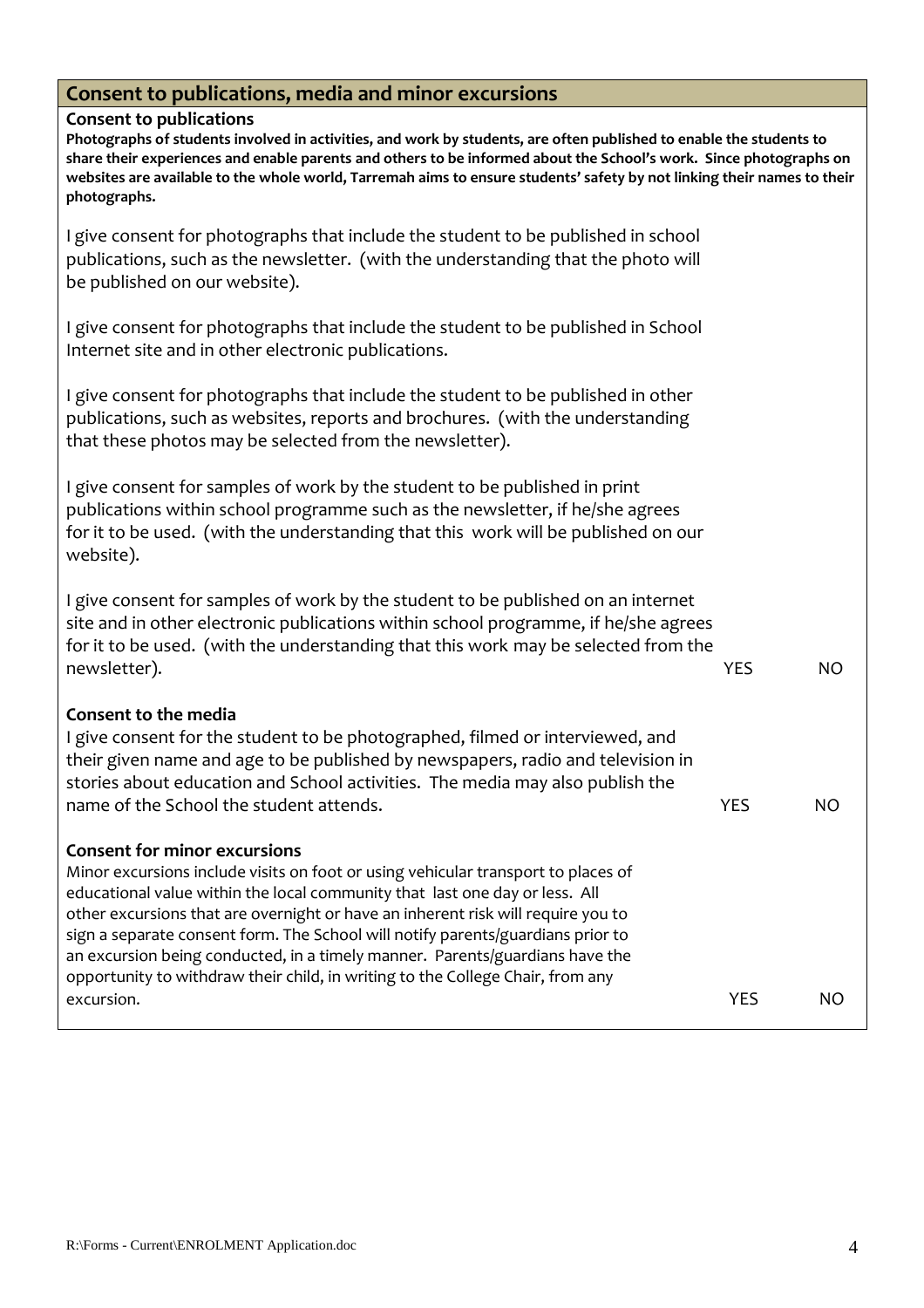# **Parent/Guardian Information**

#### **What is the occupation group of the parent or guardian?**

Please select the appropriate parental occupation group from the last page of this form and write the number in the box provided.

 If the person is not currently in paid work but has had a job in the last 12 months or has retired in the last 12 months, please use the person's last occupation.

If the person has not been in paid work in the last 12 months, enter '8' in the box provided.

| <b>First Parent or Guardian</b>               | <b>Second Parent of Guardian</b>              |  |  |
|-----------------------------------------------|-----------------------------------------------|--|--|
| Occupational Group Number                     | Occupational Group Number                     |  |  |
| Occupation                                    | Occupation:                                   |  |  |
| Name of workplace for contact in School hours | Name of workplace for contact in School hours |  |  |
| Work phone                                    | Work phone                                    |  |  |
| Mobile phone                                  | Mobile phone                                  |  |  |

#### **What is the highest year of primary or secondary school the parent or guardian has completed?**

For persons who have never attended school, tick 'Year 9 or equivalent or below'.

| First Parent                         | Second Parent                        |
|--------------------------------------|--------------------------------------|
| $\Box$ Year 12 or equivalent         | $\Box$ Year 12 or equivalent         |
| $\Box$ Year 11 or equivalent         | $\Box$ Year 11 or equivalent         |
| $\Box$ Year 10 or equivalent         | $\Box$ Year 10 or equivalent         |
| $\Box$ Year 9 or equivalent or below | $\Box$ Year 9 or equivalent or below |

#### **What is the level of the highest qualification that the parent or guardian has completed?**

| $\Box$ Bachelor degree or above                          |
|----------------------------------------------------------|
| $\Box$ Advanced diploma/Diploma                          |
| $\Box$ Certificate I to IV (including trade certificate) |
| $\Box$ No non-school qualifications                      |
|                                                          |

#### **Does the parent or guardian speak a language other than English at home?**

**If more than one language, indicate the one that is spoken most often.** 

| First Parent                        | Second Parent                       |
|-------------------------------------|-------------------------------------|
| $\Box$ No, English only             | $\Box$ No, English only             |
| $\Box$ Yes, Other – please specify: | $\Box$ Yes, Other – please specify: |
|                                     |                                     |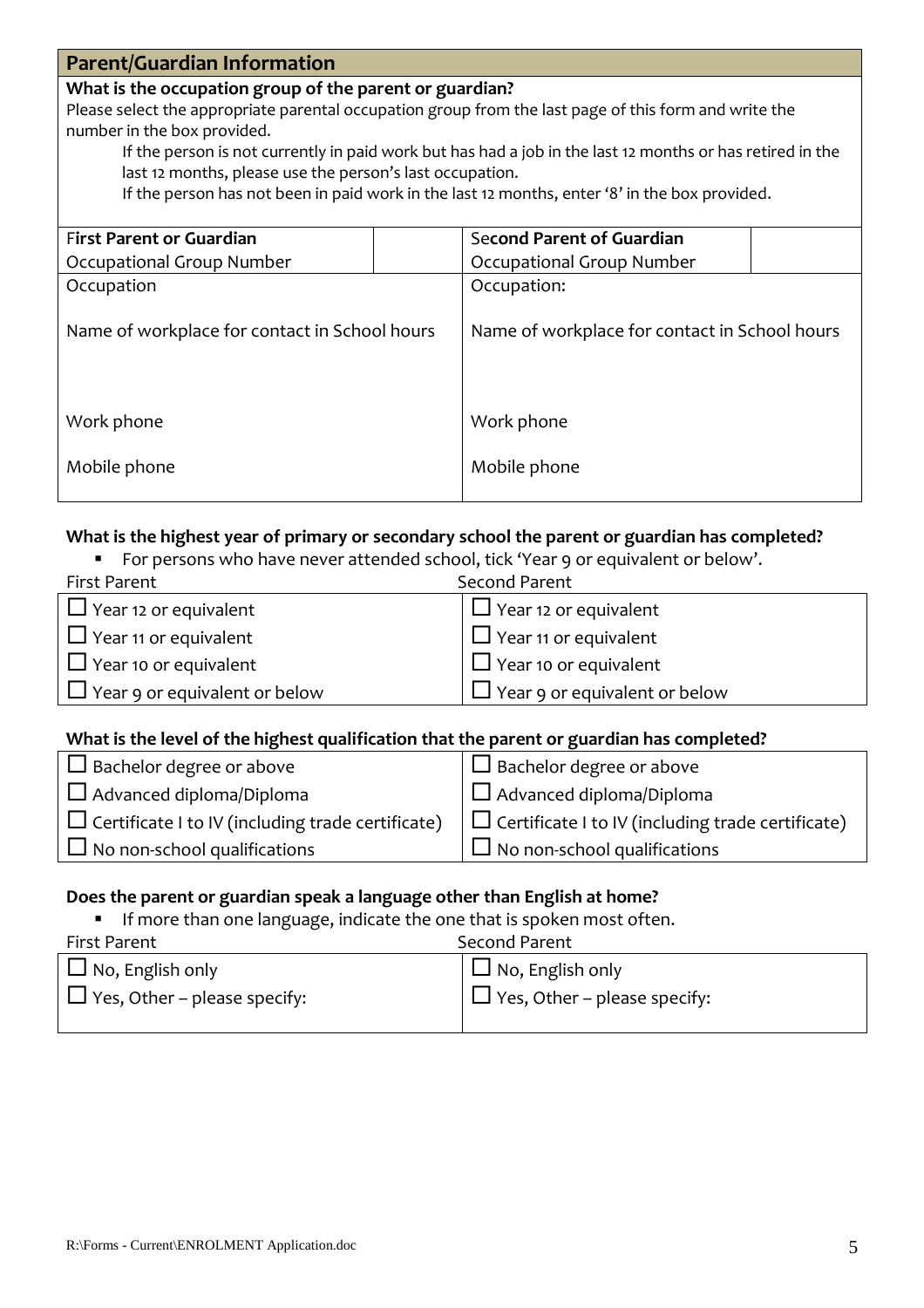## **Conditions of Enrolment**

| 1. For the purposes of Conditions of Enrolment 'student' and 'child' refer to the child for whom the |  |  |  |  |  |
|------------------------------------------------------------------------------------------------------|--|--|--|--|--|
| enrolment application is made.                                                                       |  |  |  |  |  |

- 2. Tarremah Steiner School is referred to as *Tarremah* or *the School.*
- 3. The School reserves the right to decide the child's class and teacher in the Early Childhood Centre.
- 4. Fees are invoiced prior to the beginning of each term.
- *5.* Fees are to be paid in full by the first Friday of that term refer to the *Fee Payment Policy.*
- *6.* Failure to pay fees according to the *Fee Payment Policy* may result in cancellation of enrolment.
- *7.* In the event that a student is withdrawn from the School, one full term's notice in writing is required, or one term's fees in lieu of notice – refer to the *Fee Payment Policy.*
- *8.* Both parents/guardians are jointly and severally liable for the payment of all fees and charges, unless the School is notified in writing by both parents/guardians.
- *9.* The School will not be responsible for the loss or damage to personal property of students, no matter how caused.
- *10.* The parent/guardian will be responsible for all breakages and damage to School property and/or to the personal property of another student caused by their child.
- *11.* These conditions are subject to alteration from time to time. Continuing enrolment at the School shall be deemed to constitute acceptance of these conditions.
- 12. The signatures of those who have signed the Enrolment Application Form have agreed to these Conditions of Enrolment and undertake to abide by the Conditions of Enrolment.

#### **Declaration by Parents/Guardians**

**Please note: By signing this form you agree to all policies of Tarremah Steiner School. T**o sign this form you must be

 the parent/s or guardian/s or other person who has a Court order proving they have care and control of the enrolled student.

I/we certify that the information provided in this form is correct.

I/we acknowledge that I/we have read and undertake to abide by the Condition of Enrolment as set out in this application form.

## **PLEASE NOTE: BOTH PARENTS / GUARDIANS MUST SIGN THIS FORM.**

**First Parent/Guardian Signature \_\_\_\_\_\_\_\_\_\_\_\_\_\_\_\_\_\_\_\_\_\_\_\_\_\_\_\_\_\_\_\_\_\_\_\_\_**

| Date |  |  |  |
|------|--|--|--|
|      |  |  |  |

**Second Parent/Guardian Signature \_\_\_\_\_\_\_\_\_\_\_\_\_\_\_\_\_\_\_\_\_\_\_\_\_\_\_\_\_\_\_\_\_\_\_\_\_\_**

Date

#### **Personal Information Protection Statement**

Personal information will be collected from you for the purpose of obtaining and verifying student related details. It will be used by Tarremah Steiner School and by the Federal Government, as authorised by the Education Act 1994 and related State Commonwealth Acts and Regulations.

Disclosure of personal information is regulated by the Personal Information Protection Act 2004. Personal information may be disclosed to government and other authorised agencies for the purpose stated above, and to health practitioners to support a student's health requirements.

You may access your personal information by application to the School Chair.

R:\Forms - Current\ENROLMENT Application.doc 6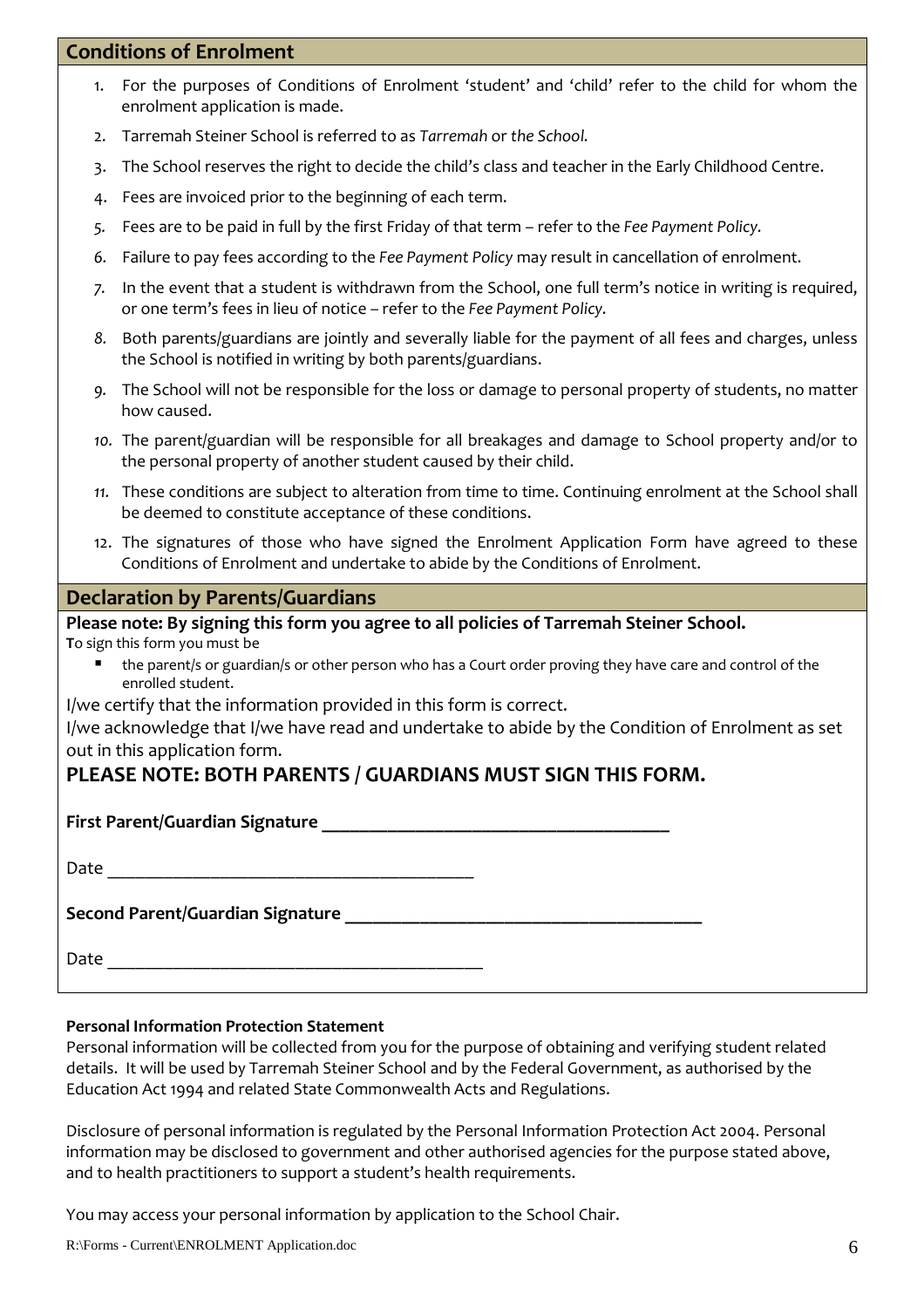|                           | <b>Enrolment Application Checklist</b>                                                                                           |
|---------------------------|----------------------------------------------------------------------------------------------------------------------------------|
| <b>Birth Certificate</b>  | Please ensure you have included the following with your Enrolment Application Form:                                              |
| Most recent school report |                                                                                                                                  |
|                           | Immunisation History Statement or Statutory Declaration                                                                          |
| If applicable:            | Professional Screening Report/s                                                                                                  |
| Anaphylaxis Action Plan   |                                                                                                                                  |
| <b>Asthma Action Plan</b> |                                                                                                                                  |
| Court Orders              |                                                                                                                                  |
|                           | <b>Custody Arrangement Form</b>                                                                                                  |
|                           | Visa or Australian Citizen Certificate                                                                                           |
|                           |                                                                                                                                  |
|                           | <b>Enrolment Application Fee Payment Options</b>                                                                                 |
| <b>BY MAIL</b>            | By cheque with your completed Enrolment Application Form to:<br><b>Tarremah Steiner School</b><br>PO Box 494, Kingston, TAS 7051 |
| <b>IN PERSON</b>          | Payment may be made at the School Office between 8:00am and 4:00pm                                                               |
| <b>EFT</b>                | BSB 037 001 Account 688088<br>Tarremah Steiner School Foundation Inc<br>Please include your family name as reference             |
| <b>CREDIT CARD</b>        | You can pay by credit card by completing the details below or by phoning the<br>School on 6229 7007                              |
|                           | Visa $\square$ MasterCard $\square$                                                                                              |
|                           |                                                                                                                                  |
|                           | Expiry Date __ _/__ __ CVV __ __ _                                                                                               |
|                           | Amount \$                                                                                                                        |
|                           |                                                                                                                                  |
|                           |                                                                                                                                  |

 $\overline{\phantom{a}}$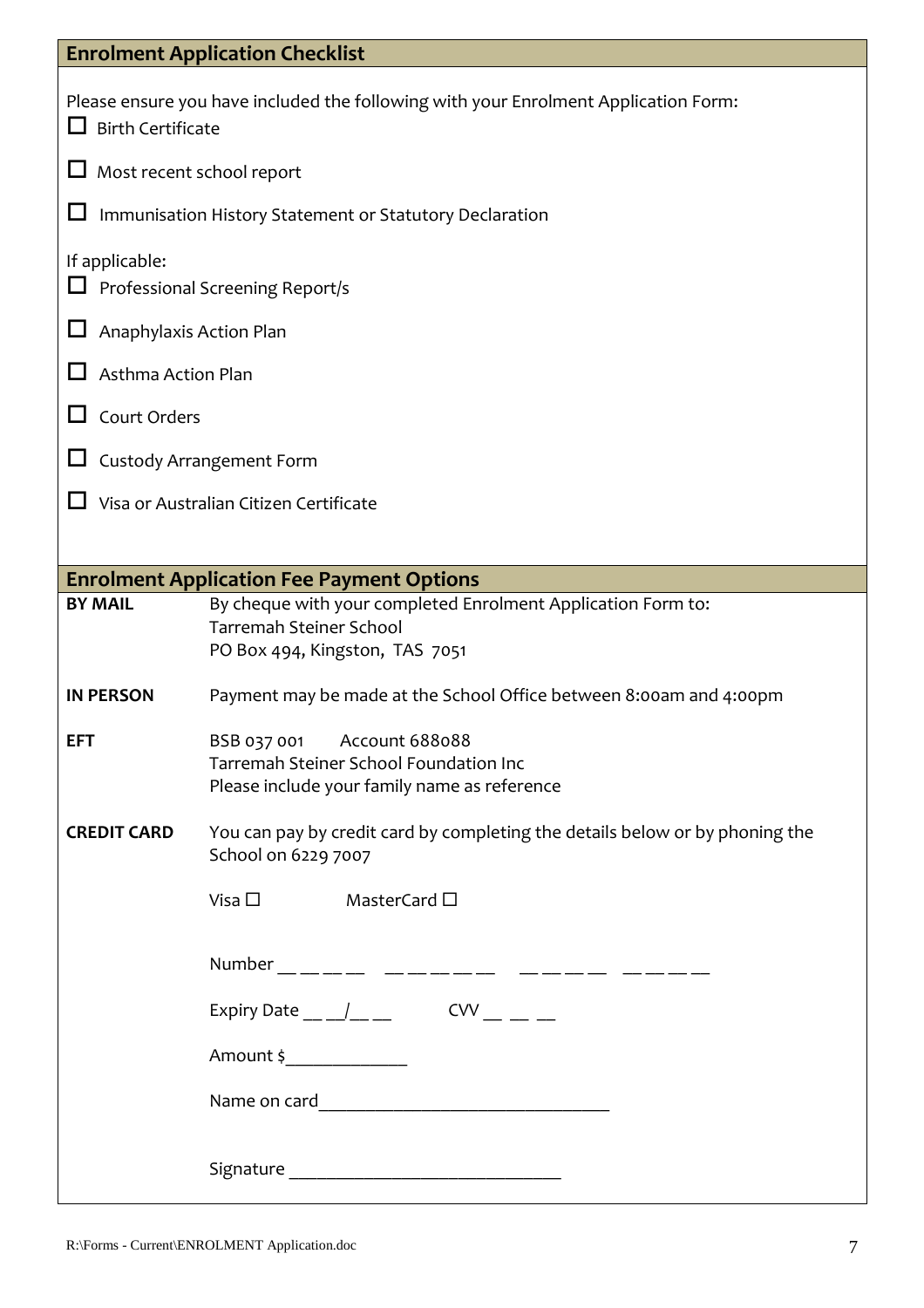#### **Please use the following to complete the occupation group questions**

#### **Group 1: Senior management in large business organisation, government administration and defence, and qualified professionals**

**Senior executive/manager/department head** in industry, commerce, media or other large organisation. **Public service manager** (Section head or above), regional director health/education/police/fire services administrator. **Other administrator** (School principal, faculty head/dean, library/museum/gallery director, research facility director). **Defence Forces** Commissioned Officer.

**Professionals** generally have degree or higher qualifications and experience in applying this knowledge to design, develop or operate complex systems; identify, treat and advise on problems; and teach others.

**Health, Education, Law, Social Welfare, Engineering, Science, Computing** professional.

**Business** (management consultant, business analyst, accountant, auditor, policy analyst, actuary, valuer). **Air/Sea transport** (aircraft/ship's captain/officer/pilot, flight officer, flying instructor, air traffic controller).

#### **Group 2: Other business managers, arts/media/sportspersons and associate professionals**

**Owner/manager** of farm, construction, import/export, wholesale, manufacturing, transport, real estate business. **Specialist manager** (finance/engineering/production/personnel/industrial relations/sales/marketing). **Financial services manager** (bank branch manger, finance/investment/insurance broker, credit/loans officer. **Retail sales/services manager** (shop, petrol station, restaurant, club, hotel/motel, cinema, theatre, agency). **Arts/media/sports** (musician, actor, dancer, painter, potter, sculptor, journalist, author, media presenter, photographer, designer, illustrator, proof reader, sportsman/woman, coach, trainer, sports official) **Associate professionals** generally have diploma/technical qualifications and support managers and professionals.

**Health, Education, Law, Social Welfare, Engineering, Science, Computing** technician/associate professional. **Business/administration** (recruitment/employment/industrial relations/training officer, marketing/advertising specialist, market research analyst, technical sales representative, retail buyer, office/project manager) **Defence Forces** senior Non-Commissioned Officer.

#### **Group 3 Tradesmen/women, clerks and skilled office, sales and service staff**

**Tradesmen/women** generally have completed a 4 year Trade Certificate, usually by apprenticeship. All tradesmen/women are included in this group.

**Clerks** (bookkeeper, bank/PO clerk, statistical/actuarial clerk, accounting/claims/audit clerk, payroll clerk. **Skilled office, sales and service staff**

**Office** (secretary, personal assistant, desktop publishing operator, switchboard operator) **Sales** (company sales representative, auctioneer, insurance agent/assessor/loss adjuster, market researcher) **Service** (aged/disabled/refuge/child care worker, nanny, meter reader, parking inspector, postal worker, courier, travel agent, tour guide, flight attendant, fitness instructor, casino dealer/supervisor).

#### **Group 4: Machine operators, hospitality staff, assistants, labourers and related workers**

**Drivers, mobile plant, production/processing machinery and other machinery operators. Hospitality staff** (hotel service supervisor, receptionist, waiter, bar attendant, kitchenhand, porter, housekeeper) **Office assistants, sales assistants and other assistants.**

**Office** (typist, word processing/data entry/business machine operator receptionist, office assistant). **Sales** (sales assistant, motor vehicle/caravan/parts salesperson checkout operator, cashier, bus/train conductor, ticket seller, service station attendant, car rental desk staff, street vendor, telemarketer, shelf stacker). A**ssistant/aide** (trades assistant, school/teacher's aide, dental assistant, veterinary nurse, nursing assistant, museum gallery attendant, usher, home helper, salon assistant, animal attendant).

#### **Labourers and related workers**

**Defence Forces** ranks below senior NCO not included above

**Agriculture, horticulture, forestry, fishing, mining worker** (farm overseer, shearer, wool/hide classer, farm hand, horse trainer, nurseryman, greenkeeper, gardener, tree surgeon, forestry logging worker, miner, seafarer/fishing hand).

**Other worker** (labourer, factory hand, storeman, guard, cleaner, caretaker, laundry worker, trolley collector, car park attendant, crossing supervisor).

## **National Privacy Act**